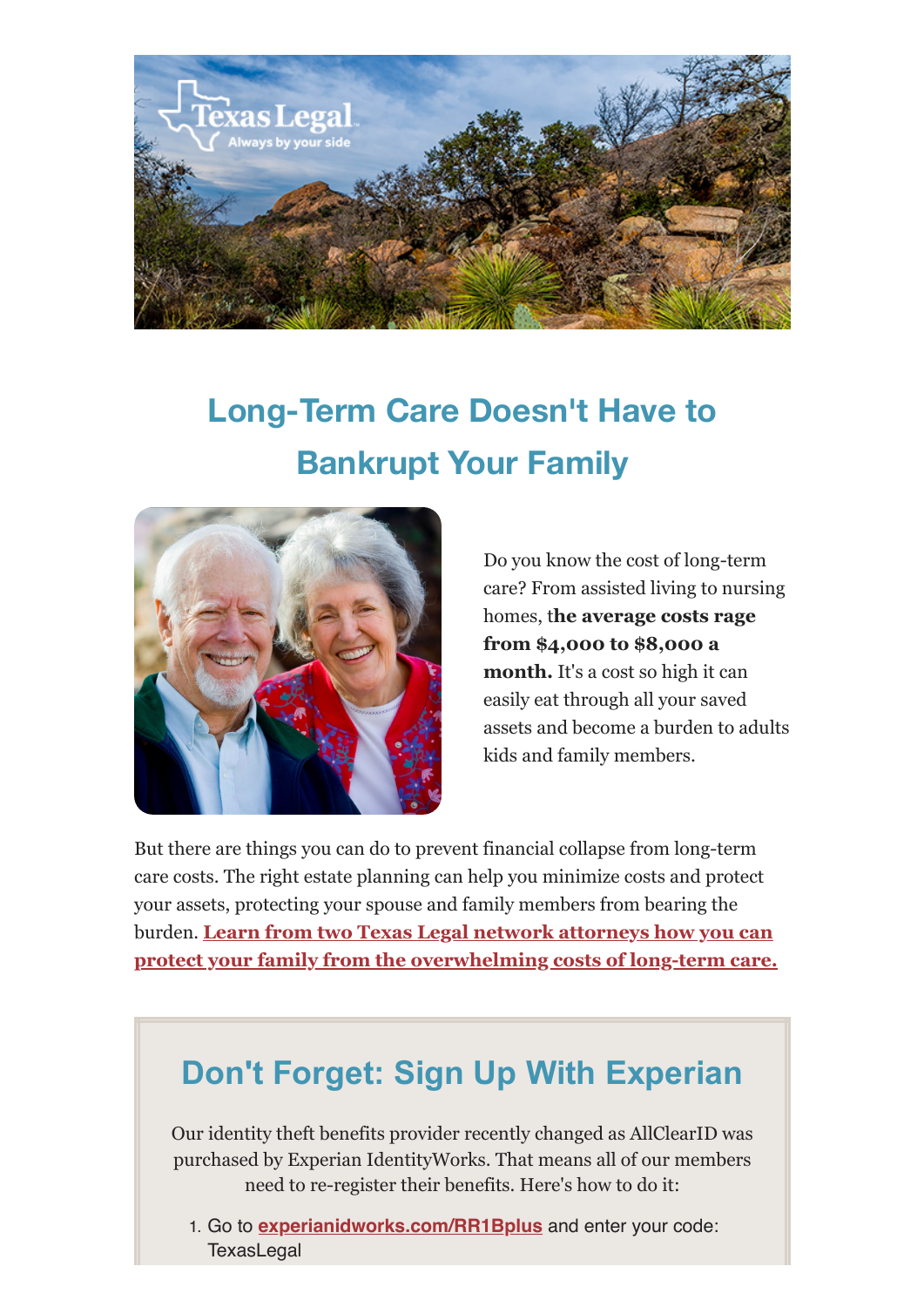For more information, including how to register your spouse or children, **[click here.](https://texaslegal.org/texaslegal-blog/new-id-theft-benefits-every-texas-legal-member)**



## **Lemonade Freedom is Here!**

Last month, we posted on Facebook about how a good ol' fashioned lemonade stand was actually illegal in Texas, and many of you were outraged. We're glad to report that the Texas Legislature recently passed a bill allowing kids to sell lemonade without fear of being busted. "Lemonade freedom day is here," said state Rep. Matt Krause of Fort Worth, author of the bill. **[Read the entire](https://www.star-telegram.com/news/state/texas/article230743954.html) [article here.](https://www.star-telegram.com/news/state/texas/article230743954.html)**